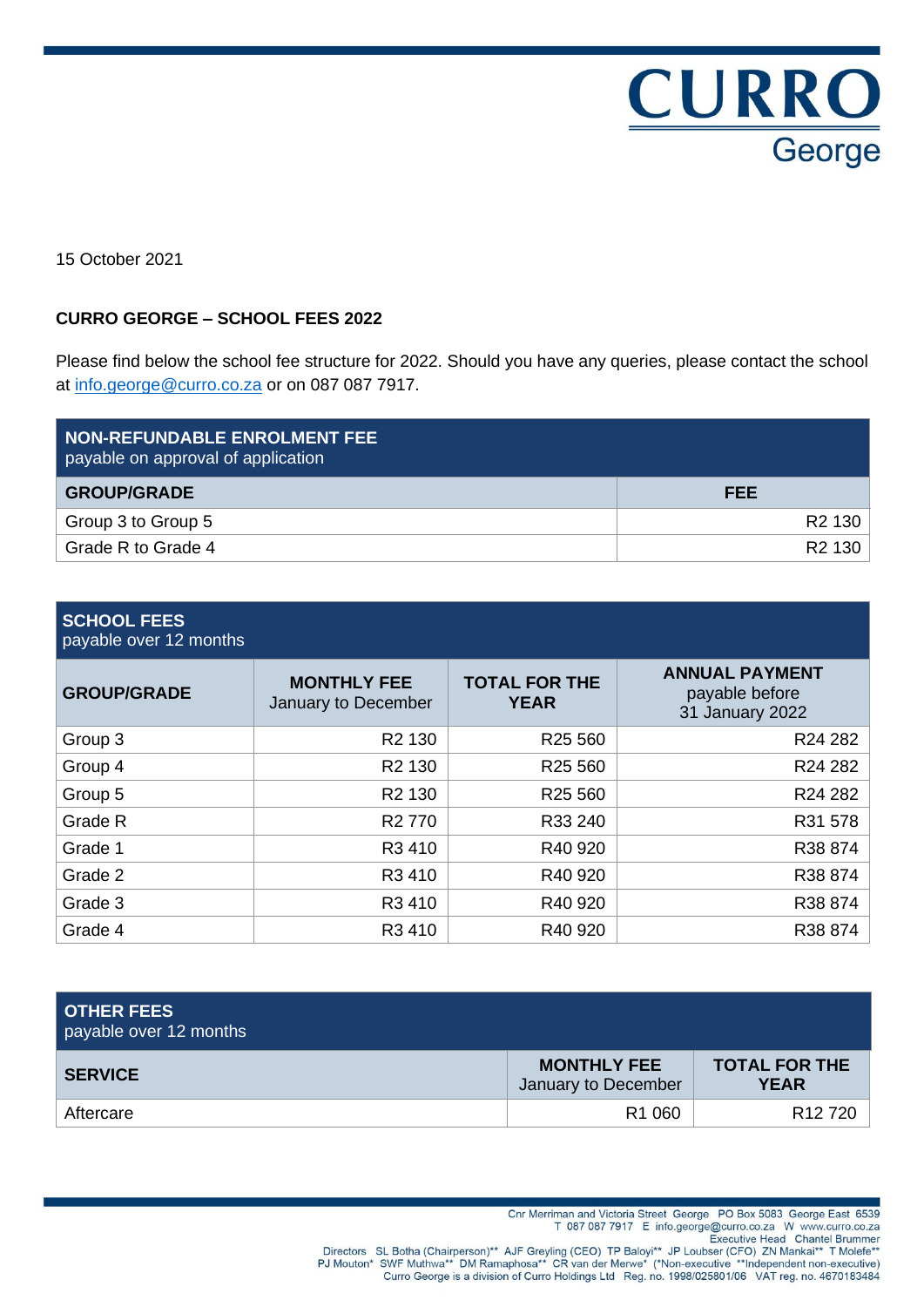

### **PAYMENT METHODS 2022**

Method 1 Annual payment in advance, due by 31 January 2022.

Method 2 Debit-order payments, which can be scheduled monthly in advance x 12 months on or about the 2nd, 16th or 26th of each month.

# **YOUR FAMILY CODE IS REQUIRED AS THE REFERENCE FOR ALL PAYMENTS.**

Please note that **cash is not accepted as a form of payment for fees** at the school.

# **DEBIT-ORDER COMPLETION**

If you are not yet paying by debit order, we request that you do so as soon as possible since this substantially reduces the administrative burden to identify deposits into our bank account and allocate to the correct learner accounts. We rely on predictable monthly cash flows to manage our affairs.

Please complete a debit-order form and deliver it by hand to the school's bursar before 3 December 2021. The form is available from the school and on the Curro website at www.curro.co.za.

#### **BANK DETAILS**

| <b>Name of account</b> | <b>Curro Castle George</b> |
|------------------------|----------------------------|
| <b>Bank</b>            | <b>Standard Bank</b>       |
| <b>Account number</b>  | 281270821                  |
| <b>Branch code</b>     | 050410                     |
| <b>Reference</b>       | Family code                |

### **GENERAL**

#### **1. School fees**

Nursery school (Group 3 to Group 5) fees for 2022 include the following:

- All learning materials
- All art materials
- **Breakfast and lunch**
- Aftercare snack
- Educational shows
- Inhouse extramural activities

Primary school (Grade R to Grade 4) fees for 2022 include the following:

- All learning materials
- Educational shows
- Breakfast and lunch included for Grade R to Grade 3
- Aftercare snack
- Audio screening
- Vision screening